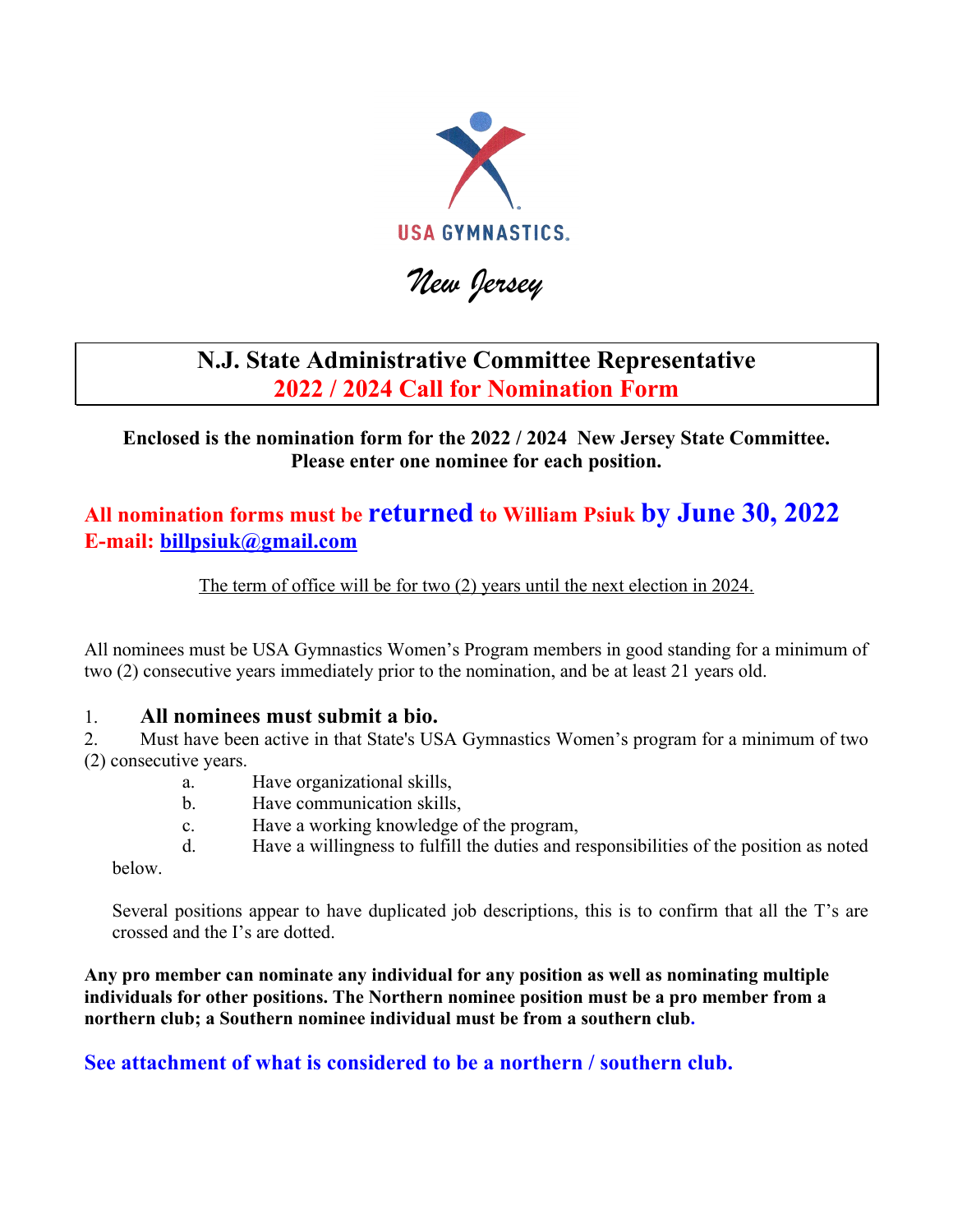## **Clinic Coordinator –**

- Organize the Springboard to Regionals Clinic along with other education personal, etc.
- Help with organizing a judges' event where they can watch gymnasts practice.
- Help the state chairman with organizing and running the state clinic.

#### **NOMINEE'S NAME:**

# **Club Owners Representative –**

### **Two nominations are needed one (1) representative from the North, and one (1) representative from the South.**

- Work hand in hand with the Coaches Representative, along with the Xcel program Representative.
- Help with organizing judges' event where they can watch gymnasts practice.
- Review contact information for any updates (forward information to the competition chair and secretary).
- Submit a request to gymnastic clubs about a list of coaches that will be on the floor at competitions and check to see that they have the correct credentials (Work hand in hand with the meet director representative, state meet hosts).
- Develop an online pamphlet for parents to understand competitive gymnastics. A basic overview.

### **NORTH NOMINEE'S NAME:**

### **SOUTH NOMINEE'S NAME:**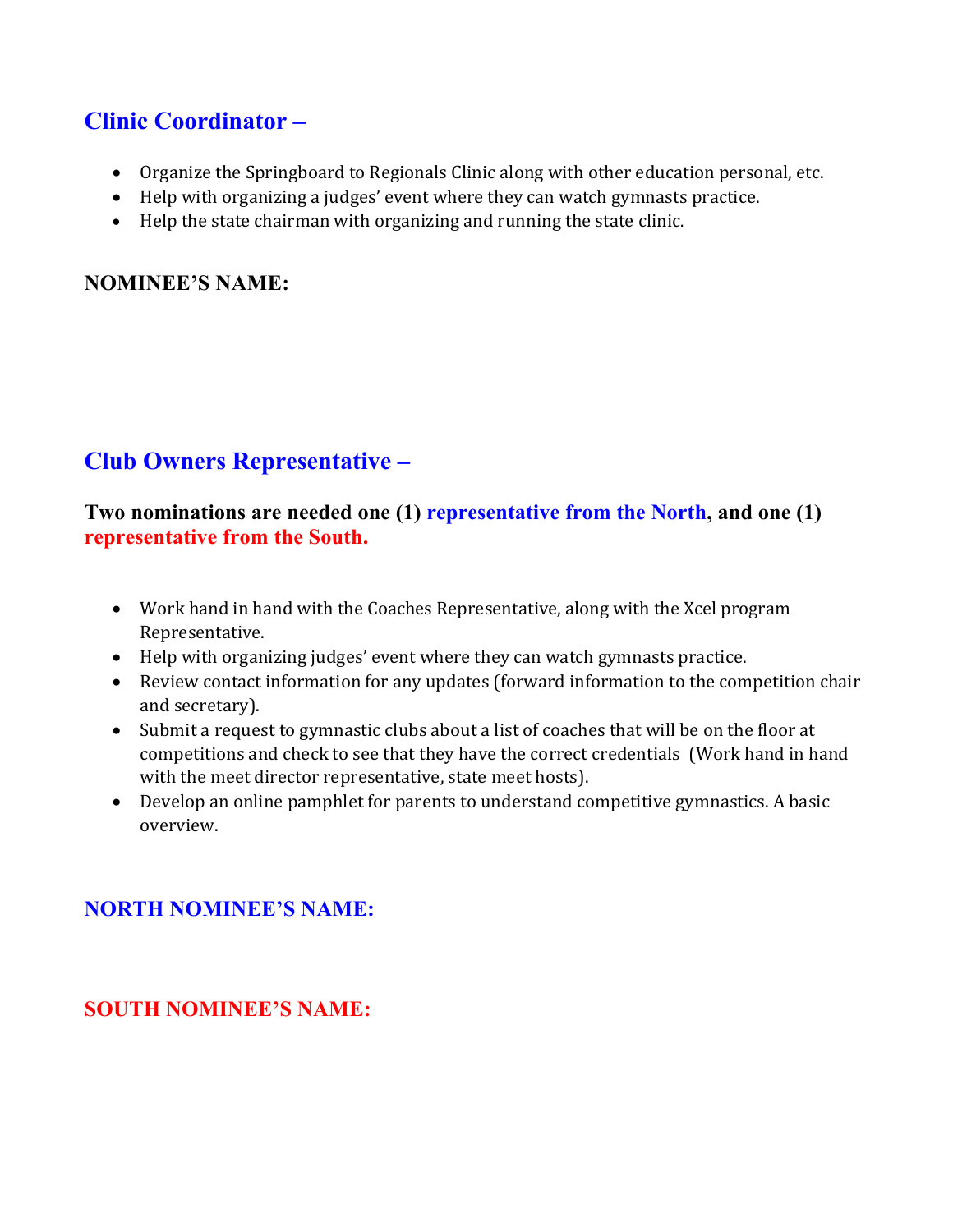# **Coaches and Judges Education –**

- Work hand in hand with the Coaches Representative, along with the Xcel program Representative.
- Work with other education personal, I.E. Springboard clinic before regionals, etc. Help with organizing a judges' event where they can watch gymnasts practice.
- $\bullet$  Help the state chairman with organizing and running the state clinic.
- Develop an online pamphlet for kids to understand competitive gymnastics. A basic overview.

### **NOMINEE'S NAME:**

# **Coaches Representative –**

#### **Two nominations are needed one (1) representative from the North, and one (1) representative from the South.**

- Work hand in hand with the Club Owners Representative, along with the Xcel program Representative.
- Organize with other education personal, I.E. Springboard clinic before regionals, etc.
- Develop an online pamphlet for Coaches to understand the dues and don'ts of competitive gymnastics. A basic overview working hand in hand with other coaches.
- Develop an online pamphlet for parents to understand competitive gymnastics. A basic overview.

### **NORTH NOMINEE'S NAME:**

### **SOUTH NOMINEE'S NAME:**